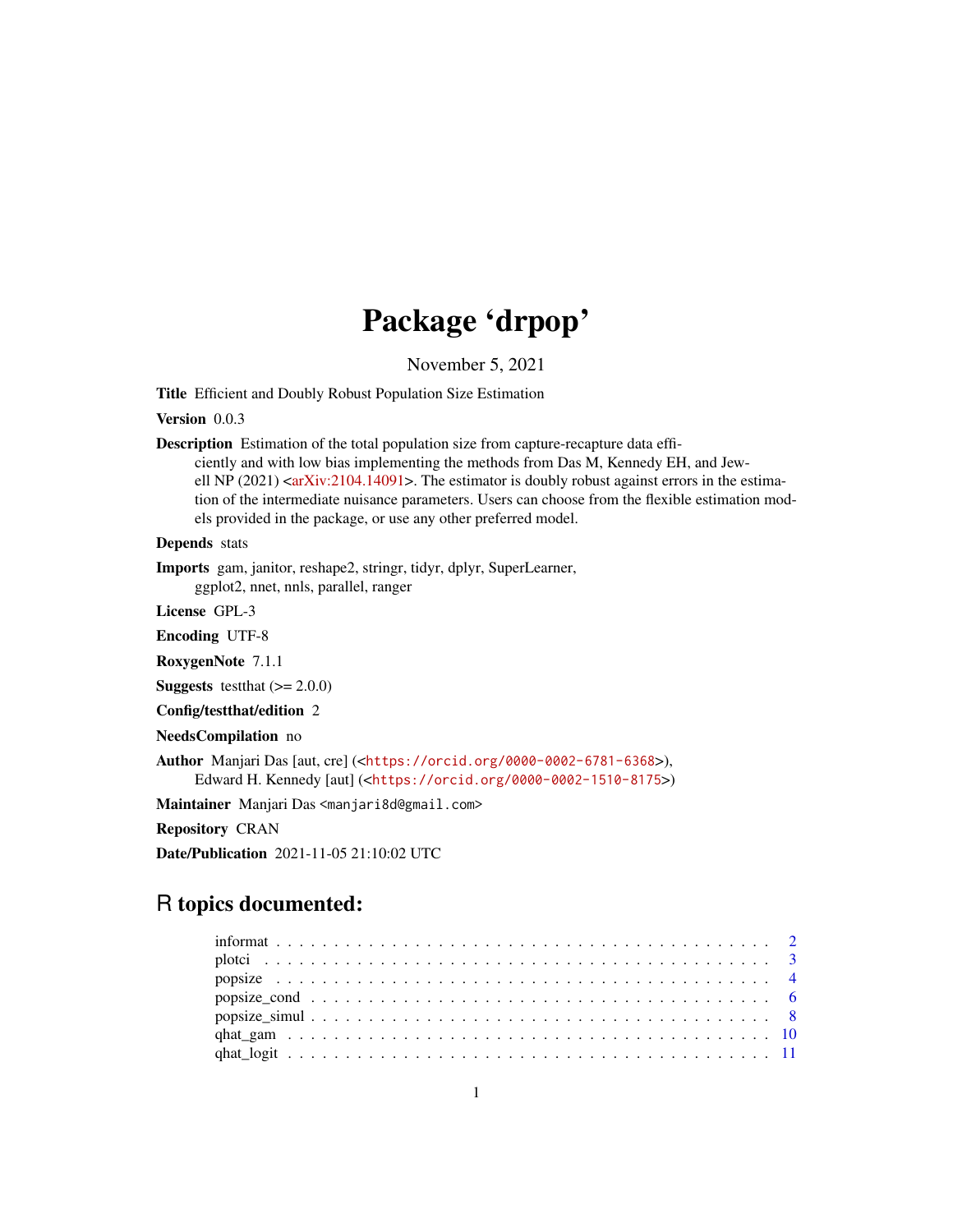#### <span id="page-1-0"></span>2 information of the contract of the contract of the contract of the contract of the contract of the contract of the contract of the contract of the contract of the contract of the contract of the contract of the contract

| Index |  |
|-------|--|
|       |  |
|       |  |
|       |  |
|       |  |
|       |  |
|       |  |
|       |  |

| informat | A function to check whether a given data table/matrix/data frame is in |
|----------|------------------------------------------------------------------------|
|          | the appropriate for drpop.                                             |

# Description

A function to check whether a given data table/matrix/data frame is in the appropriate for drpop.

#### Usage

 $information(data, K = 2)$ 

# Arguments

| data | The data table/matrix/data frame which is to be checked. |
|------|----------------------------------------------------------|
|      | The number of lists (optional).                          |

# Value

A boolean for whether data is in the appropriate format.

```
data = matrix(sample(c(0,1), 2000, replace = TRUE), ncol = 2)
x = matrix(rnorm(nrow(data)*3, 2, 1), nrow = nrow(data)informat(data = data)
#this returns TRUE
data = child(data, x)informat(data = data)
#this returns TRUE
information = data, K = 3)#this returns FALSE
```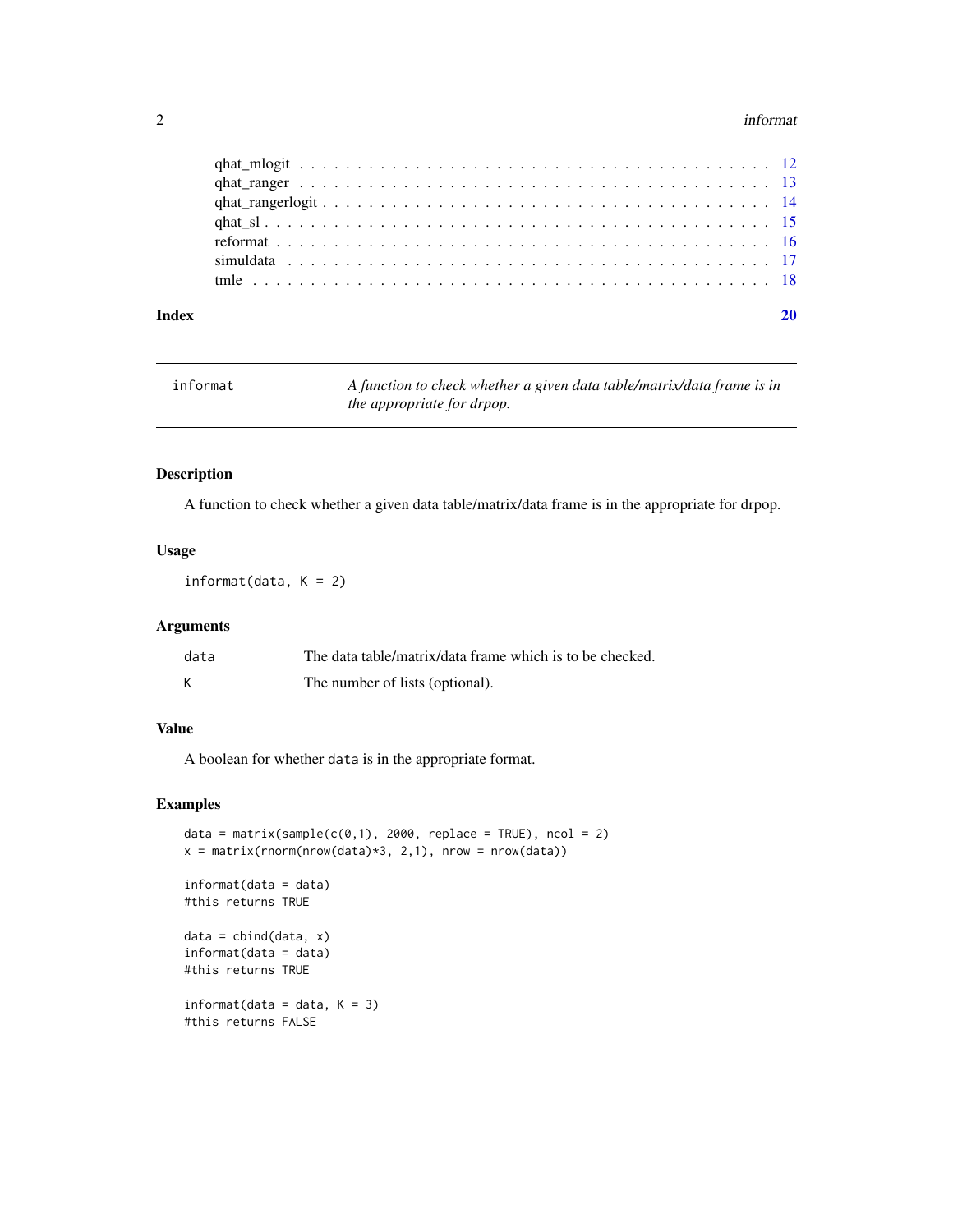<span id="page-2-0"></span>

Plot estimated confidence interval of total population size from object of class popsize or popsize\_cond.

#### Usage

plotci(object, tsize = 12, ...)

# Arguments

| object                  | An object of class popsize or popsize cond.   |
|-------------------------|-----------------------------------------------|
| tsize                   | The text size for the plots.                  |
| $\cdot$ $\cdot$ $\cdot$ | Any extra arguments passed into the function. |

#### Value

A ggplot object fig with population size estimates and the 95% confidence intervals.

# References

H. Wickham. ggplot2: Elegant Graphics for Data Analysis. *Springer-Verlag* New York, 2016.

```
data = simuldata(n = 10000, 1 = 1)$data_xstar
p = popsize(data = data, funcname = c("logit", "gam"))
plotci(p)
data = simuldata(n = 10000, 1 = 1, categorical = TRUE)$data_xstar
p = popsize_cond(data = data, condvar = 'catcov')
plotci(p)
```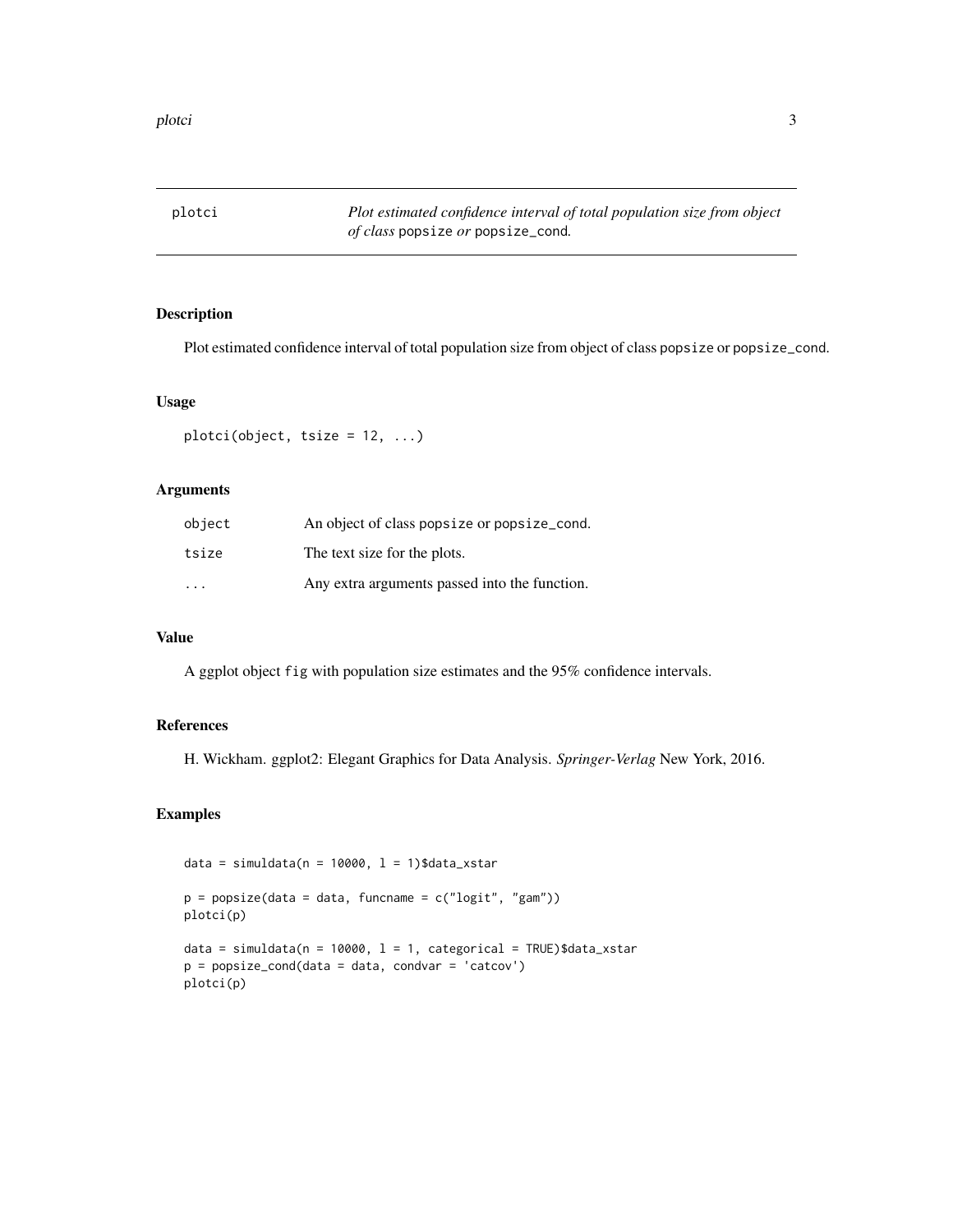<span id="page-3-1"></span><span id="page-3-0"></span>

Estimate total population size and capture probability using user provided set of models or user provided nuisance estimates.

#### Usage

```
popsize(
 data,
 K = 2,j,
 k,
 margin = 0.005,
 filterrows = FALSE,
 nfolds = 5,
  funcname = c("rangerlogit"),
 sl.lib = c("SL.gam", "SL.glm", "SL.glm.interaction", "SL.ranger", "SL.glmnet"),
 getnuis,
 q1mat,
  q2mat,
 q12mat,
  idfold,
  TIME = TRUE,PLUGIN = TRUE,
 Nmin = 100,
  ...
\mathcal{L}
```
# Arguments

| data       | The data frame in capture-recapture format with K lists for which total popula-<br>tion is to be estimated. The first K columns are the capture history indicators for<br>the K lists. The remaining columns are covariates in numeric format. |
|------------|------------------------------------------------------------------------------------------------------------------------------------------------------------------------------------------------------------------------------------------------|
| K          | The number of lists that are present in the data.                                                                                                                                                                                              |
| j          | The first list to be used for estimation.                                                                                                                                                                                                      |
| k          | The secod list to be used in the estimation.                                                                                                                                                                                                   |
| margin     | The minimum value the estimates can attain to bound them away from zero.                                                                                                                                                                       |
| filterrows | A logical value denoting whether to remove all rows with only zeroes.                                                                                                                                                                          |
| nfolds     | The number of folds to be used for cross fitting.                                                                                                                                                                                              |
| funcname   | The vector of estimation function names to obtain the population size.                                                                                                                                                                         |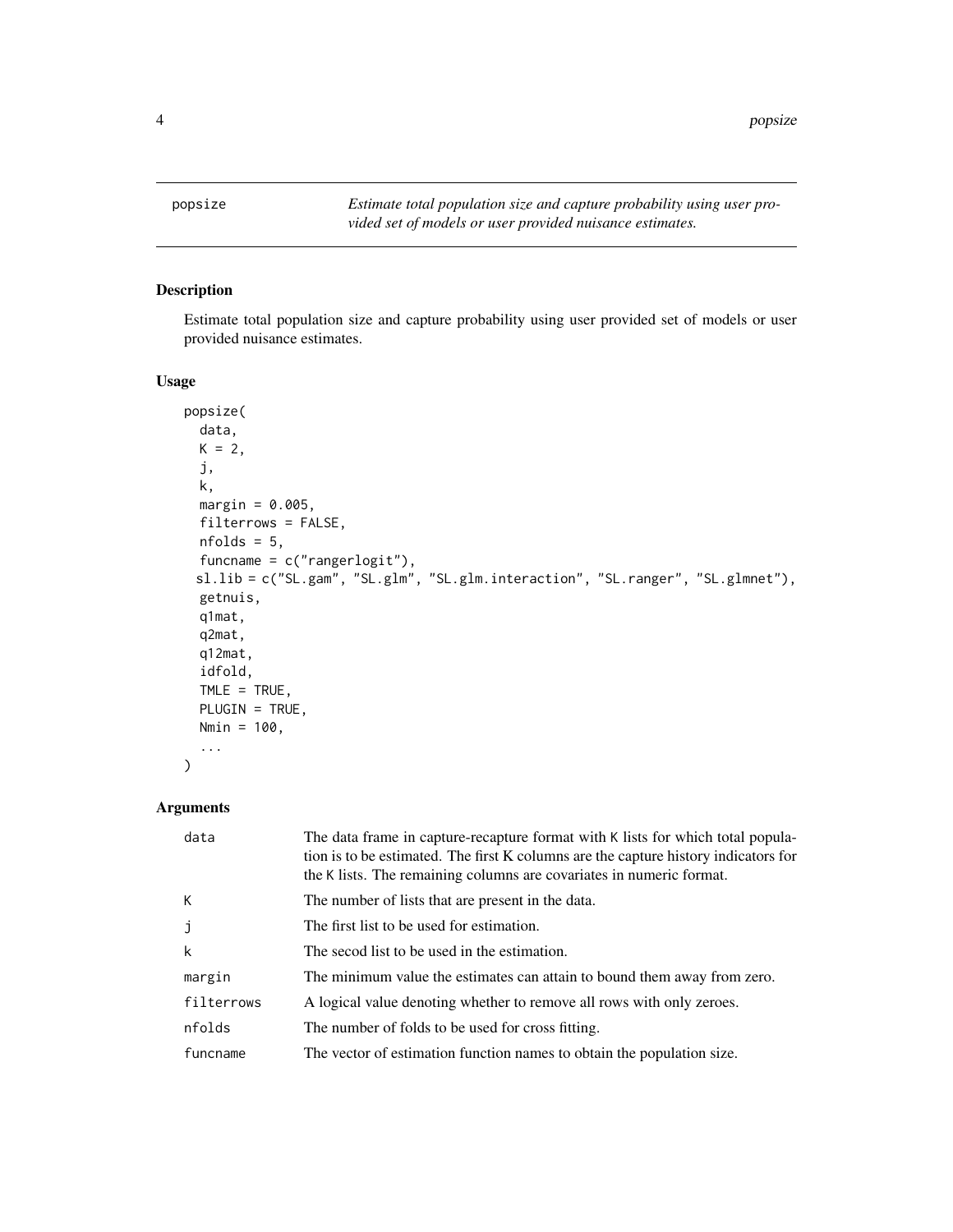#### <span id="page-4-0"></span>popsize 5

| sl.lib   | Algorithm library for qhat_sl(). See SuperLearner:: listWrappers(). De-<br>fault library includes "gam", "glm", "glmnet", "glm.interaction", "ranger".   |
|----------|----------------------------------------------------------------------------------------------------------------------------------------------------------|
| getnuis  | A list object with the nuisance function estimates and the fold assignment of the<br>rows for cross-fitting or a data frame with the nuisance estimates. |
| q1mat    | A data frame with capture probabilities for the first list.                                                                                              |
| q2mat    | A dataframe with capture probabilities for the second list.                                                                                              |
| q12mat   | A data frame with capture probabilities for both the lists simultaneously.                                                                               |
| idfold   | The fold assignment of each row during estimation.                                                                                                       |
| TMLE     | The logical value to indicate whether TMLE has to be computed.                                                                                           |
| PLUGIN   | The logical value to indicate whether the plug-in estimates are returned.                                                                                |
| Nmin     | The cutoff for minimum sample size to perform doubly robust estimation. Oth-<br>erwise, Petersen estimator is returned.                                  |
| $\cdots$ | Any extra arguments passed into the function. See $qhat_r$ ranger $logit()$ , $qhat_s1()$ ,<br>$tmle()$ .                                                |

#### Value

A list of estimates containing the following components for each list-pair, model and method (PI = plug-in, DR = doubly-robust, TMLE = targeted maximum likelihood estimate):

| result   | A data frame of the below estimated quantities.                                              |
|----------|----------------------------------------------------------------------------------------------|
|          | • psi The estimated capture probability.                                                     |
|          | • sigma The efficiency bound.                                                                |
|          | • n The estimated population size n.                                                         |
|          | • sigman The estimated standard deviation of the population size.                            |
|          | • cin. The estimated lower bound of a $95\%$ confidence interval of n.                       |
|          | • cin.u The estimated upper bound of a 95% confidence interval of n.                         |
| N        | The number of data points used in the estimation after removing rows with miss-<br>ing data. |
| ifvals   | The estimated influence function values for the observed data.                               |
| nuis     | The estimated nuisance functions $(q12, q1, q2)$ for each element in funcname.               |
| nuistmle | The estimated nuisance functions $(q12, q1, q2)$ from tmle for each element in<br>funcname.  |
| idfold   | The division of the rows into sets (folds) for cross-fitting.                                |

# References

Bickel, P. J., Klaassen, C. A., Bickel, P. J., Ritov, Y., Klaassen, J., Wellner, J. A., and Ritov, Y. (1993). Efficient and adaptive estimation for semiparametric models, volume 4. *Johns Hopkins University Press Baltimore*

van der Vaart, A. (2002a). Part iii: Semiparameric statistics. Lectures on Probability Theory and Statistics, pages 331-457

van der Laan, M. J. and Robins, J. M. (2003). Unified methods for censored longitudinal data and causality. *Springer Science & Business Media*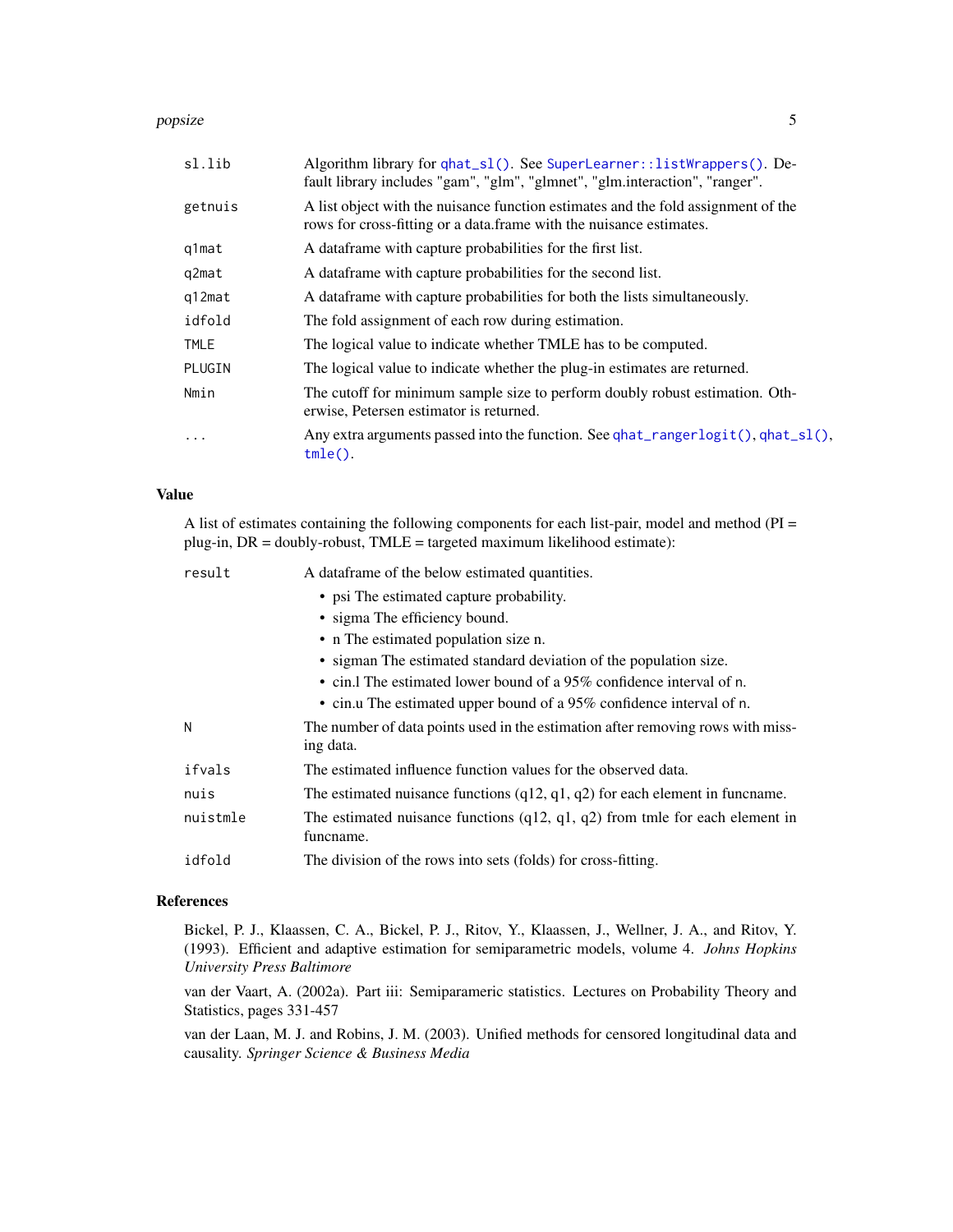<span id="page-5-0"></span>Tsiatis, A. (2006). Semiparametric theory and missing data *springer. New York*

Kennedy, E. H. (2016). Semiparametric theory and empirical processes in causal inference. *Statistical causal inferences and their applications in public health research*, pages 141-167. *Springer*

Das, M., Kennedy, E. H., & Jewell, N.P. (2021). Doubly robust capture-recapture methods for estimating population size. *arXiv preprint arXiv:2104.14091*.

#### Examples

```
data = simuldata(1000, l = 3)$data
qhat = popsize(data = data, funcname = c("logit", "gam"), nfolds = 2, margin = 0.005)
psin_estimate = popsize(data = data, getnuis = qhat$nuis, idfold = qhat$idfold)
data = simuldata(n = 6000, 1 = 3)$data
psin\_estimate = popsize(data = data[, 1:2])#this returns the basic plug-in estimate since covariates are absent.
psin_estimate = popsize(data = data, funcname = c("gam", "rangerlogit"))
```
popsize\_cond *Estimate total population size and capture probability using user provided set of models conditioned on an attribute.*

#### Description

Estimate total population size and capture probability using user provided set of models conditioned on an attribute.

#### Usage

```
popsize_cond(
  data,
 K = 2,
  filterrows = FALSE,
  funcname = c("rangerlogit"),
  condvar,
 nfolds = 2,
 margin = 0.005,
 sl.lib = c("SL.gam", "SL.glm", "SL.glm.interaction", "SL.ranger", "SL.glmnet"),
 TIME = TRUE,PLUGIN = TRUE,
 Nmin = 100,
  ...
)
```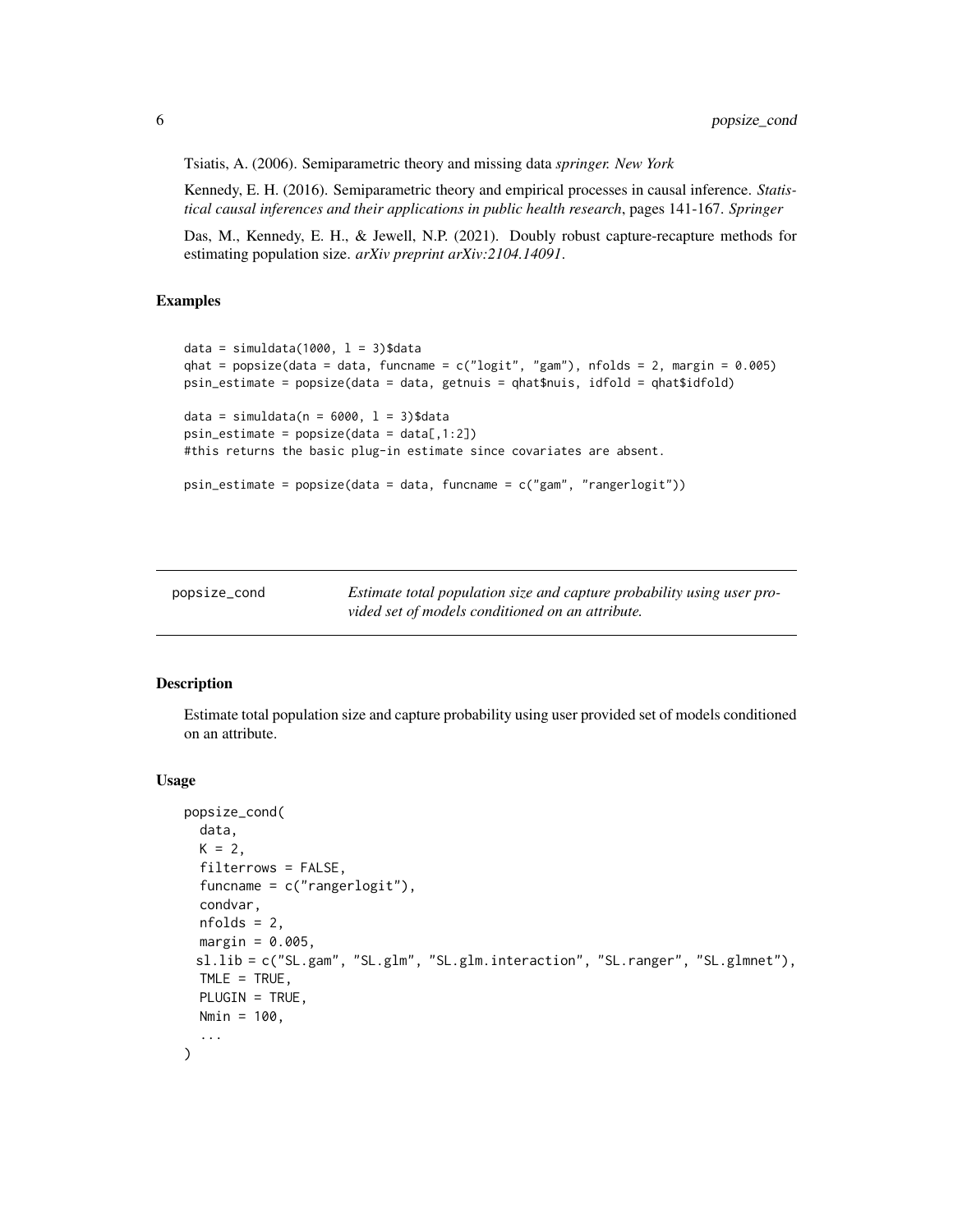# <span id="page-6-0"></span>popsize\_cond 7

# Arguments

| data       | The data frame in capture-recapture format for which total population is to be<br>estimated. The first K columns are the capture history indicators for the K lists.<br>The remaining columns are covariates in numeric format. |
|------------|---------------------------------------------------------------------------------------------------------------------------------------------------------------------------------------------------------------------------------|
| К          | The number of lists in the data. typically the first K rows of data.                                                                                                                                                            |
| filterrows | A logical value denoting whether to remove all rows with only zeroes.                                                                                                                                                           |
| funcname   | The vector of estimation function names to obtain the population size.                                                                                                                                                          |
| condvar    | The covariate for which conditional estimates are required.                                                                                                                                                                     |
| nfolds     | The number of folds to be used for cross fitting.                                                                                                                                                                               |
| margin     | The minimum value the estimates can attain to bound them away from zero.                                                                                                                                                        |
| sl.lib     | Algorithm library for qhat_sl(). See SuperLearner:: listWrappers(). De-<br>fault library includes "gam", "glm", "glmnet", "glm.interaction", "ranger".                                                                          |
| TMLE       | The logical value to indicate whether TMLE has to be computed.                                                                                                                                                                  |
| PLUGIN     | The logical value to indicate whether the plug-in estimates are returned.                                                                                                                                                       |
| Nmin       | The cutoff for minimum sample size to perform doubly robust estimation. Oth-<br>erwise, Petersen estimator is returned.                                                                                                         |
| $\cdots$   | Any extra arguments passed into the function. See qhat_rangerlogit(), qhat_sl(),<br>$tmle()$ .                                                                                                                                  |

#### Value

A list of estimates containing the following components for each list-pair, model and method (PI = plug-in, DR = doubly-robust, TMLE = targeted maximum likelihood estimate):

| result   | A data frame of the below estimated quantities.                                              |
|----------|----------------------------------------------------------------------------------------------|
|          | • psi The estimated capture probability.                                                     |
|          | • sigma The efficiency bound.                                                                |
|          | • n The estimated population size n.                                                         |
|          | • sigman The estimated standard deviation of the population size.                            |
|          | • cin. The estimated lower bound of a $95\%$ confidence interval of n.                       |
|          | • cin.u The estimated upper bound of a 95% confidence interval of n.                         |
| N        | The number of data points used in the estimation after removing rows with miss-<br>ing data. |
| ifvals   | The estimated influence function values for the observed data.                               |
| nuis     | The estimated nuisance functions $(q12, q1, q2)$ for each element in funcname.               |
| nuistmle | The estimated nuisance functions $(q12, q1, q2)$ from tmle for each element in<br>funcname.  |
| idfold   | The division of the rows into sets (folds) for cross-fitting.                                |
|          |                                                                                              |

#### References

Das, M., Kennedy, E. H., & Jewell, N.P. (2021). Doubly robust capture-recapture methods for estimating population size. *arXiv preprint arXiv:2104.14091*.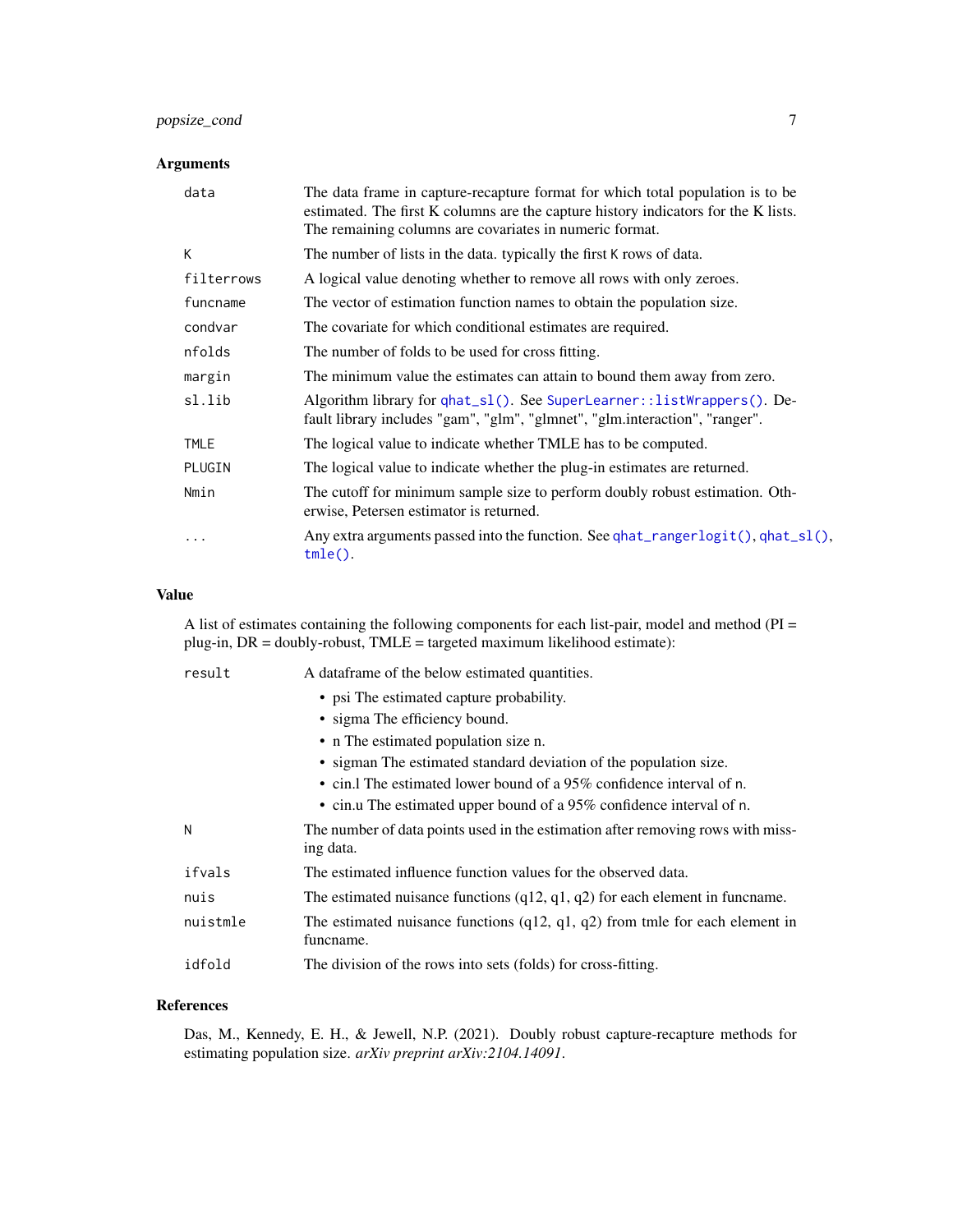# <span id="page-7-0"></span>See Also

[popsize](#page-3-1)

# Examples

```
data = simuldata(n = 10000, 1 = 2, categorical = TRUE)$data
psin_estimate = popsize_cond(data = data, funcname = c("logit", "gam"),
     condvar = 'catcov', PLUGIN = TRUE, TMLE = TRUE)
#this returns the plug-in, the bias-corrected and the tmle estimate for the
#two models conditioned on column catcov
```

| popsize_simul | Estimate the total population size and capture probabilities using per- |
|---------------|-------------------------------------------------------------------------|
|               | turbed true nuisance functions.                                         |

# Description

Estimate the total population size and capture probabilities using perturbed true nuisance functions.

# Usage

```
popsize_simul(
  data,
 n,
 K = 2,
 nfolds = 5,
 pi1,
 pi2,
 omega,
 alpha,
 margin = 0.005,
 iter = 100,
  twolist = TRUE
```
)

#### Arguments

| data   | The data frame in capture-recapture format for which total population is to be     |
|--------|------------------------------------------------------------------------------------|
|        | estimated. The first K columns are the capture history indicators for the K lists. |
|        | The remaining columns are covariates in numeric format.                            |
| n      | The true population size. Required to calculate the added error.                   |
| K      | The number of lists in the data. typically the first K rows of data.               |
| nfolds | The number of folds to be used for cross fitting.                                  |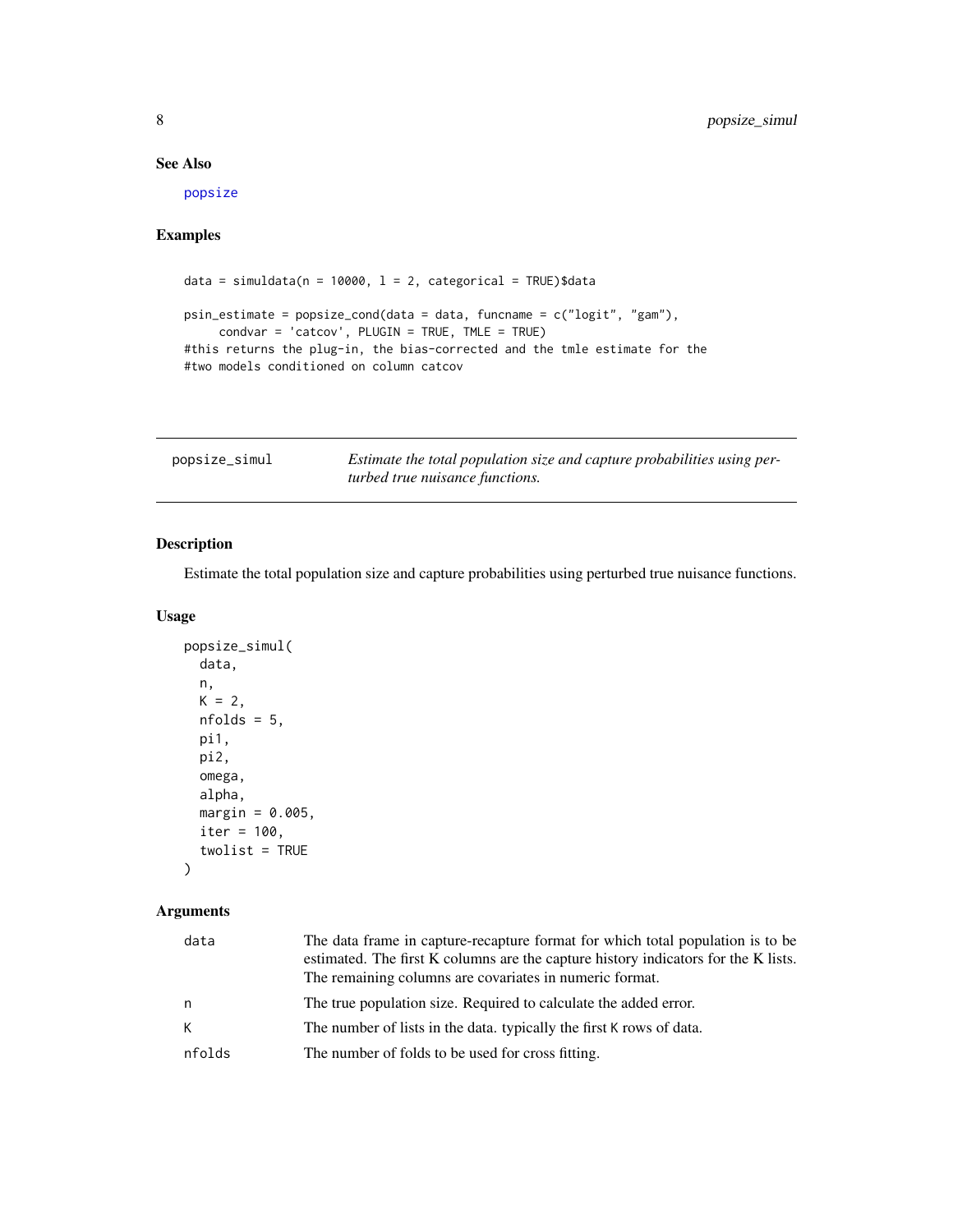| pi1     | The function to calculate the conditional capture probabilities of list 1 using<br>covariates.           |
|---------|----------------------------------------------------------------------------------------------------------|
| pi2     | The function to calculate the conditional capture probabilities of list 2 using<br>covariates.           |
| omega   | The standard deviation from zero of the added error.                                                     |
| alpha   | The rate of convergence. Takes values in $(0, 1]$ .                                                      |
| margin  | The minimum value the estimates can attain to bound them away from zero.                                 |
| iter    | An integer denoting the maximum number of iterations allowed for targeted<br>maximum likelihood method.  |
| twolist | The logical value of whether targeted maximum likelihood algorithm fits only<br>two modes when $K = 2$ . |

### Value

A list of estimates containing the following components:

| A matrix of the estimated capture probability for each list pair, model and<br>method combination. In the absence of covariates, the column represents the<br>standard plug-in estimate. The rows represent the list pair which is assumed to<br>be independent conditioned on the covariates. The columns represent the model<br>and method combinations ( $PI = plug-in$ , $DR = bias-corrected$ , $TMLE = targeted$<br>maximum likelihood estimate) indicated in the columns. |
|----------------------------------------------------------------------------------------------------------------------------------------------------------------------------------------------------------------------------------------------------------------------------------------------------------------------------------------------------------------------------------------------------------------------------------------------------------------------------------|
| A matrix of the efficiency bound sigma <sup><math>\lambda</math></sup> 2 in the same format as psi.                                                                                                                                                                                                                                                                                                                                                                              |
| A matrix of the estimated population size n in the same format as psi.                                                                                                                                                                                                                                                                                                                                                                                                           |
| A matrix of the variance for population size estimate in the same format as psi.                                                                                                                                                                                                                                                                                                                                                                                                 |
| The number of data points used in the estimation after removing rows with miss-<br>ing data.                                                                                                                                                                                                                                                                                                                                                                                     |
|                                                                                                                                                                                                                                                                                                                                                                                                                                                                                  |

#### References

Das, M., Kennedy, E. H., & Jewell, N.P. (2021). Doubly robust capture-recapture methods for estimating population size. *arXiv preprint arXiv:2104.14091*

```
simulresult = simuldata(n = 2000, l = 2)
data = simulresult$data
psin_estimate = popsize_simul(data = data,
      pi1 = simulresult$pi1, pi2 = simulresult$pi2,
      alpha = 0.25, omega = 1)
```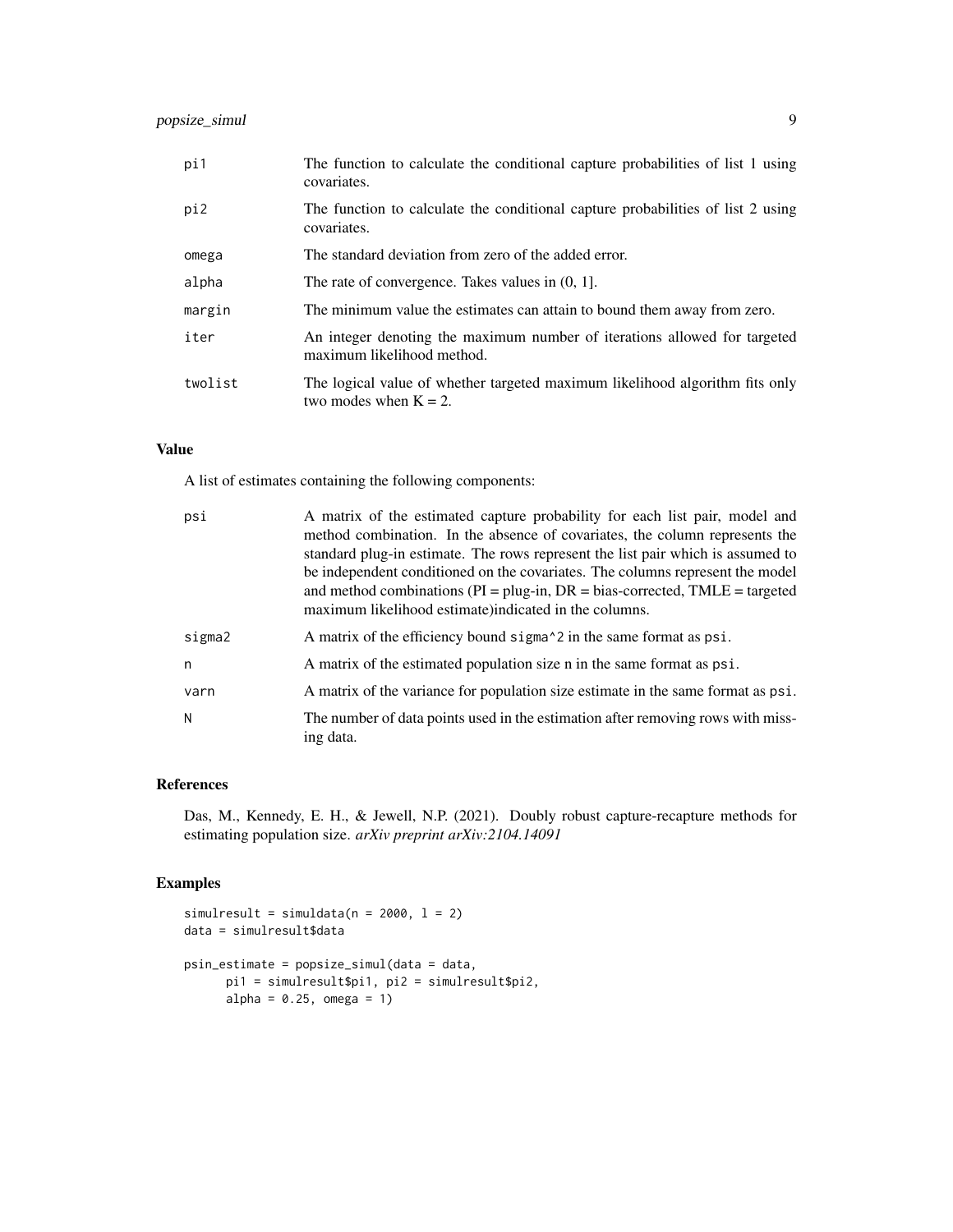<span id="page-9-0"></span>

Estimate marginal and joint distribution of lists j and k using generalized additive models.

#### Usage

```
qhat_gam(List.train, List.test, K = 2, j = 1, k = 2, margin = 0.005, ...)
```
### Arguments

| List.train | The training data matrix used to estimate the distibution functions.     |
|------------|--------------------------------------------------------------------------|
| List.test  | The data matrix on which the estimator function is applied.              |
| K          | The number of lists in the data.                                         |
| j          | The first list that is conditionally independent.                        |
| k          | The second list that is conditionally independent.                       |
| margin     | The minimum value the estimates can attain to bound them away from zero. |
| $\cdots$   | Any extra arguments passed into the function.                            |

# Value

A list of the marginal and joint distribution probabilities q1, q2 and q12.

# References

Trevor Hastie (2020). gam: Generalized Additive Models. *R package version 1.20*. https://CRAN.Rproject.org/package=gam

```
## Not run:
qhat = qhat_gam(List.train = List.train, List.test = List.test, margin = 0.005)
q1 = qhat$q1q2 = qhat\q12 = qhat\{q12}## End(Not run)
```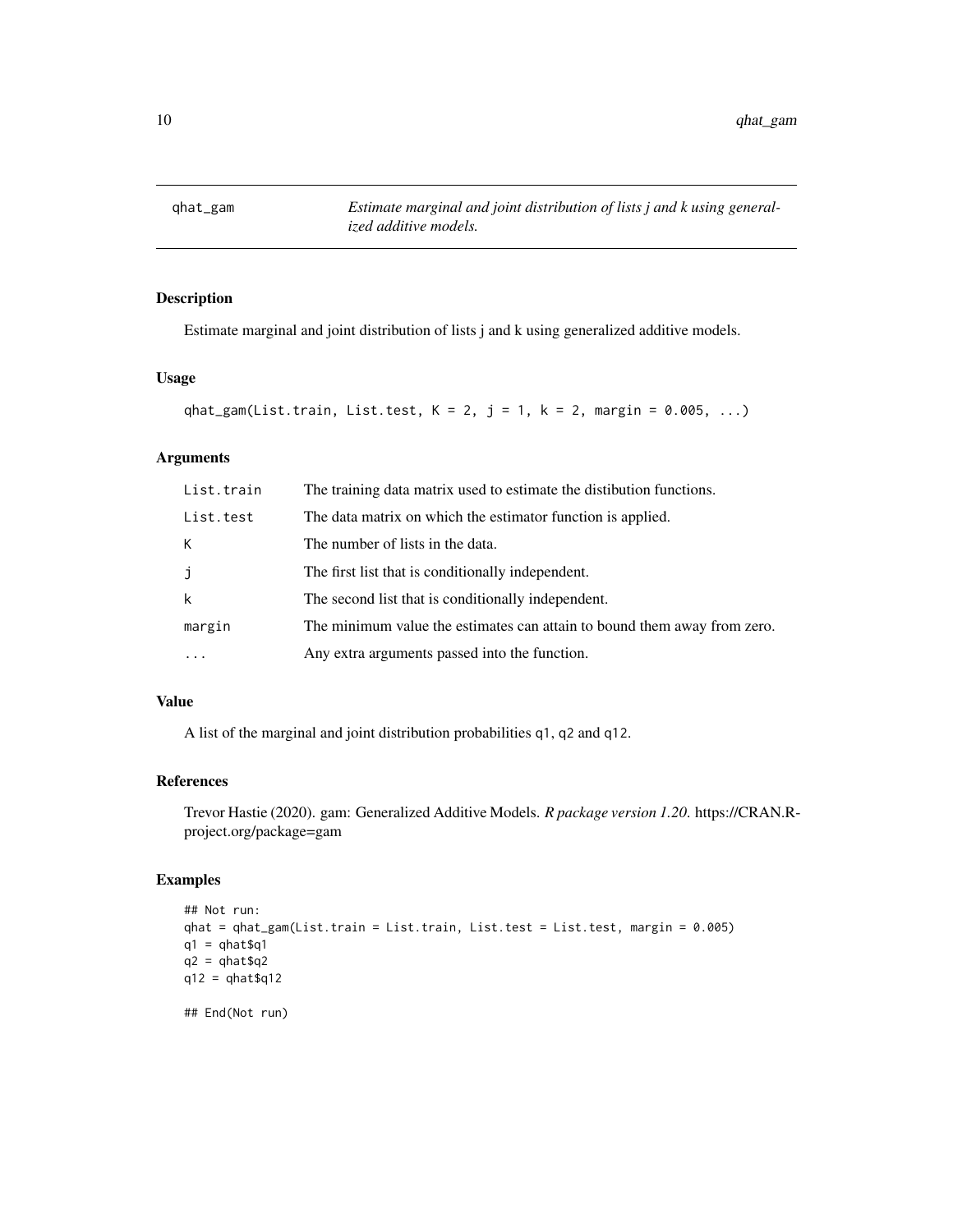<span id="page-10-0"></span>

Estimate marginal and joint distribution of lists j and k using logistic regression.

# Usage

```
qhat_logit(List.train, List.test, K = 2, j = 1, k = 2, margin = 0.005, ...)
```
## Arguments

| List.train  | The training data matrix used to estimate the distibution functions.     |
|-------------|--------------------------------------------------------------------------|
| List.test   | The data matrix on which the estimator function is applied.              |
| К           | The number of lists in the data.                                         |
| j           | The first list that is conditionally independent.                        |
| $\mathsf k$ | The second list that is conditionally independent.                       |
| margin      | The minimum value the estimates can attain to bound them away from zero. |
|             | Any extra arguments passed into the function.                            |

#### Value

A list of the marginal and joint distribution probabilities q1, q2 and q12.

```
## Not run:
qhat = qhat_logit(List.train = List.train, List.test = List.test, margin = 0.005)
q1 = qhat\q2 = qhat\{q}qq12 = qhat$q12## End(Not run)
```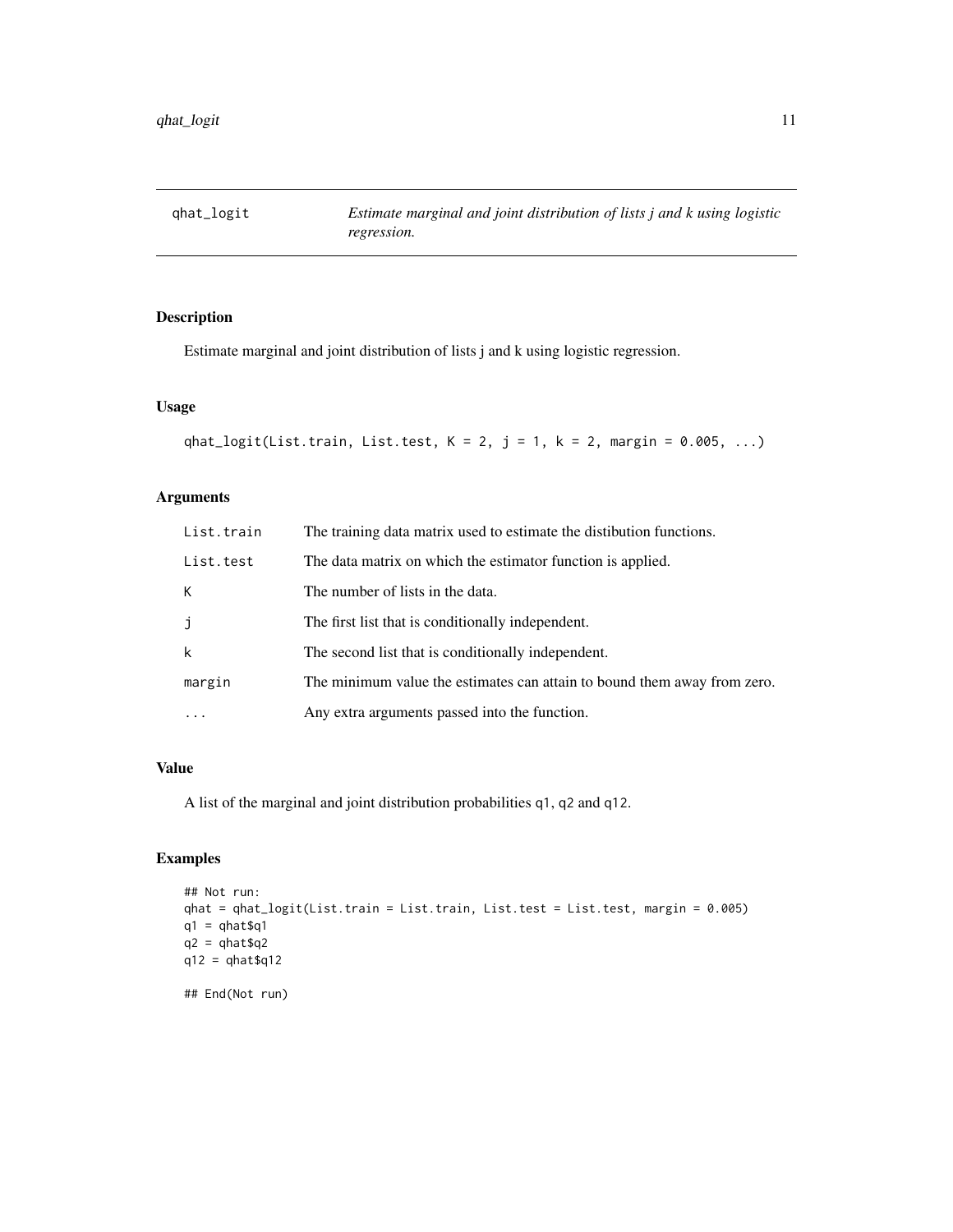<span id="page-11-0"></span>

Estimate marginal and joint distribution of lists j and k using multinomial logistic model.

#### Usage

```
qhat_mlogit(List.train, List.test, K = 2, j = 1, k = 2, margin = 0.005, ...)
```
# Arguments

| List.train  | The training data matrix used to estimate the distibution functions.     |
|-------------|--------------------------------------------------------------------------|
| List.test   | The data matrix on which the estimator function is applied.              |
| К           | The number of lists in the data.                                         |
| j           | The first list that is conditionally independent.                        |
| $\mathsf k$ | The second list that is conditionally independent.                       |
| margin      | The minimum value the estimates can attain to bound them away from zero. |
|             | Any extra arguments passed into the function.                            |

#### Value

A list of the marginal and joint distribution probabilities q1, q2 and q12.

# References

Croissant Y (2020). Estimation of Random Utility Models in R: The mlogit Package. *Journal of Statistical Software*, *95*(11), 1-41. doi: 10.18637/jss.v095.i11 (URL: https://doi.org/10.18637/jss.v095.i11).

Venables, W. N. & Ripley, B. D. (2002) Modern Applied Statistics with S. Fourth Edition. *Springer*, New York. ISBN 0-387-95457-0

```
## Not run:
qhat = qhat_mlogit(List.train = List.train, List.test = List.test, margin = 0.005)
q1 = qhat$q1q2 = qhat\q12 = qhat$q12## End(Not run)
```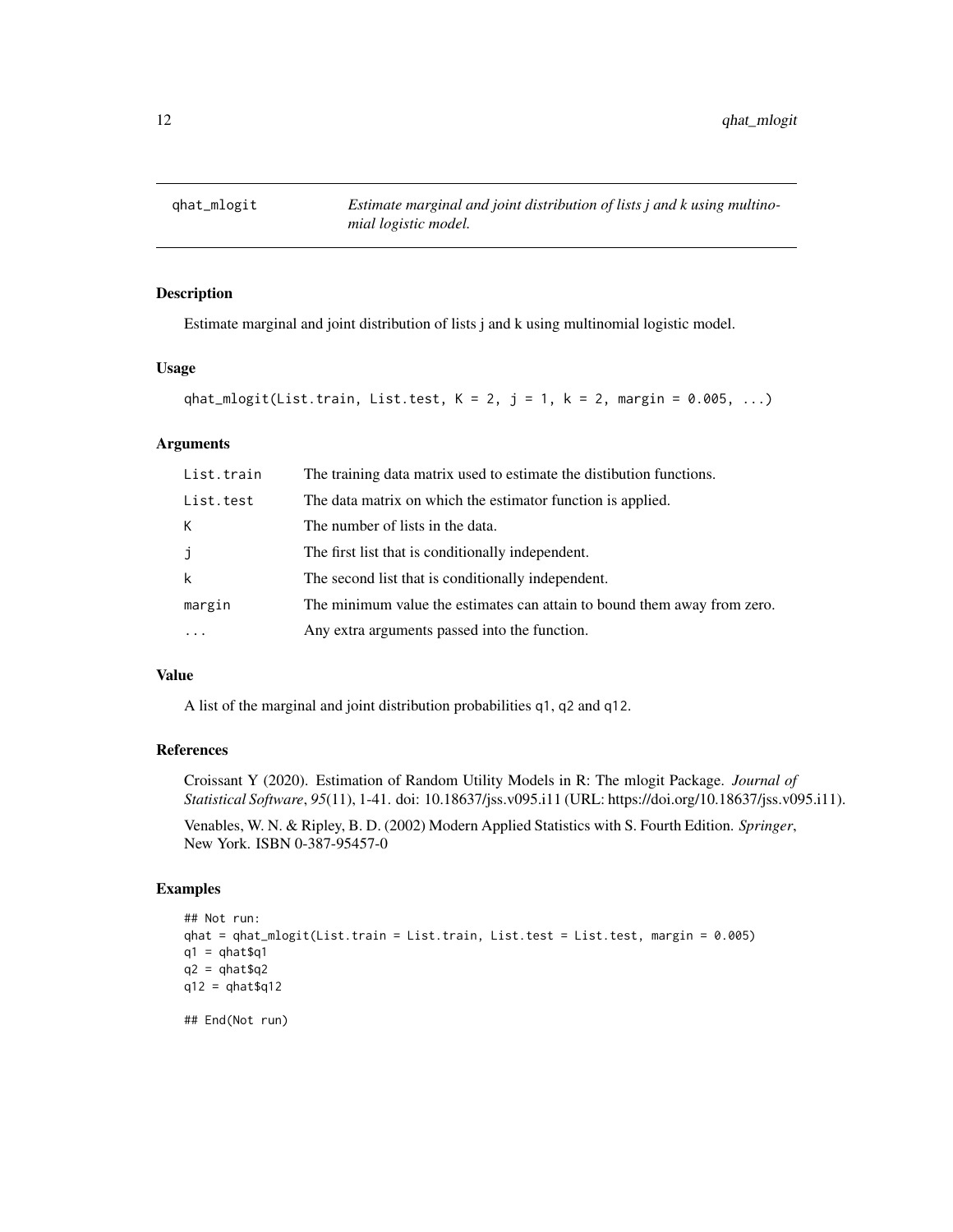<span id="page-12-0"></span>

Estimate marginal and joint distribution of lists j and k using ranger.

#### Usage

```
qhat_ranger(List.train, List.test, K = 2, j = 1, k = 2, margin = 0.005, ...)
```
#### Arguments

| List.train | The training data matrix used to estimate the distibution functions.     |
|------------|--------------------------------------------------------------------------|
| List.test  | The data matrix on which the estimator function is applied.              |
| К          | The number of lists in the data.                                         |
| j          | The first list that is conditionally independent.                        |
| k          | The second list that is conditionally independent.                       |
| margin     | The minimum value the estimates can attain to bound them away from zero. |
|            | Any extra arguments passed into the function.                            |

#### Value

A list of the marginal and joint distribution probabilities q1, q2 and q12.

#### References

Marvin N. Wright, Andreas Ziegler (2017). ranger: A Fast Implementation of Random Forests for High Dimensional Data in C++ and R. *Journal of Statistical Software*, *77*(1), 1-17. doi:10.18637/jss.v077.i01

```
## Not run:
qhat = qhat_ranger(List.train = List.train, List.test = List.test, margin = 0.005)
q1 = qhat$q1
q2 = qhat\{q}qq12 = qhat\## End(Not run)
```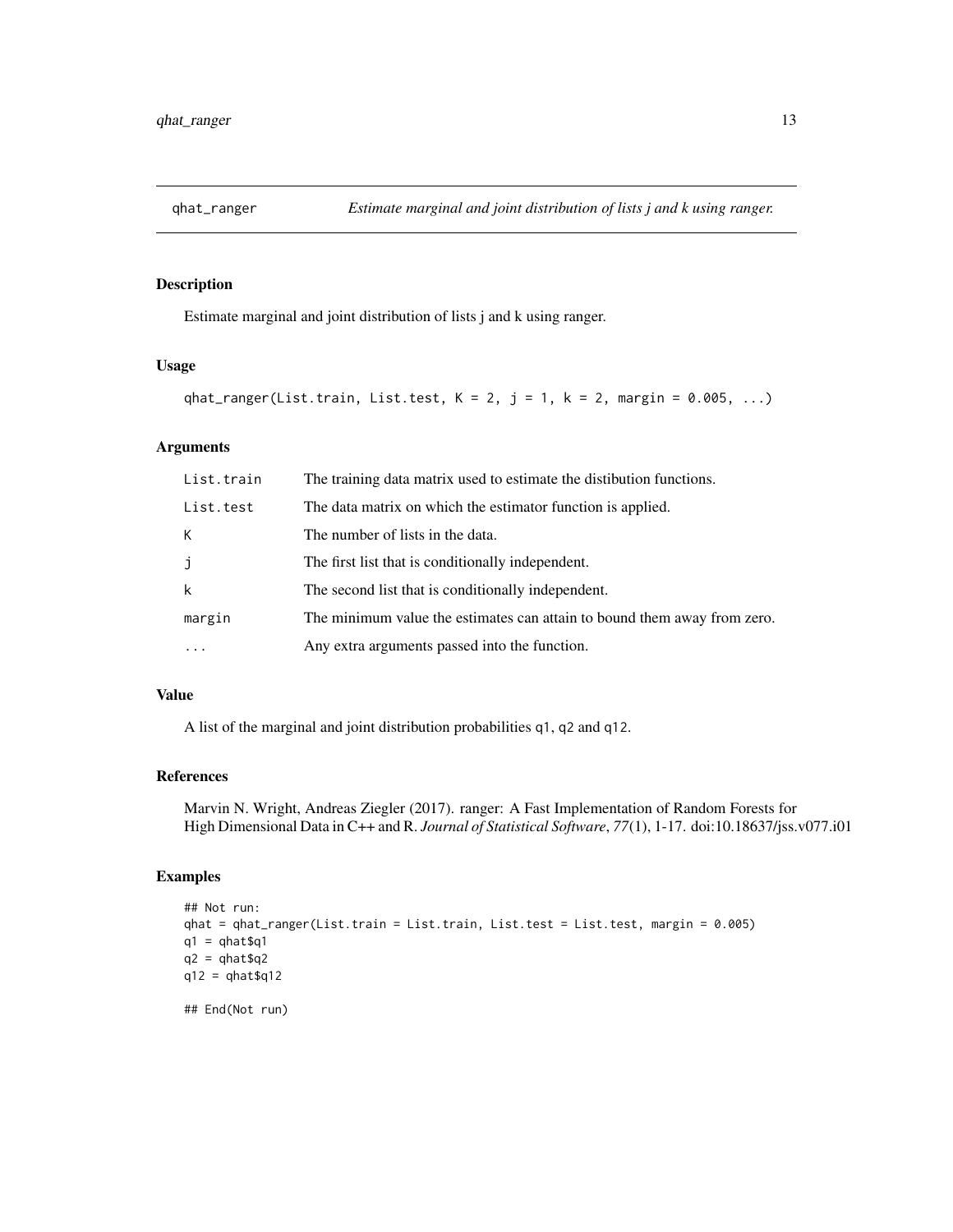<span id="page-13-1"></span><span id="page-13-0"></span>

Estimate marginal and joint distribution of lists j and k using ensemble of ranger and logit.

#### Usage

```
qhat_rangerlogit(
 List.train,
 List.test,
 K = 2,
  j = 1,k = 2,margin = 0.005,
  ...
)
```
#### Arguments

| List.train | The training data matrix used to estimate the distibution functions.     |
|------------|--------------------------------------------------------------------------|
| List.test  | The data matrix on which the estimator function is applied.              |
| К          | The number of lists in the data.                                         |
| j          | The first list that is conditionally independent.                        |
| k          | The second list that is conditionally independent.                       |
| margin     | The minimum value the estimates can attain to bound them away from zero. |
|            | Any extra arguments passed into the function.                            |

# Value

A list of the marginal and joint distribution probabilities q1, q2 and q12.

#### References

Marvin N. Wright, Andreas Ziegler (2017). ranger: A Fast Implementation of Random Forests for High Dimensional Data in C++ and R. *Journal of Statistical Software*, *77*(1), 1-17. doi:10.18637/jss.v077.i01

Polley, Eric C. and van der Laan, Mark J., (May 2010) Super Learner In Prediction. *U.C. Berkeley Division of Biostatistics Working Paper Series*. Working Paper 266. https://biostats.bepress.com/ucbbiostat/paper266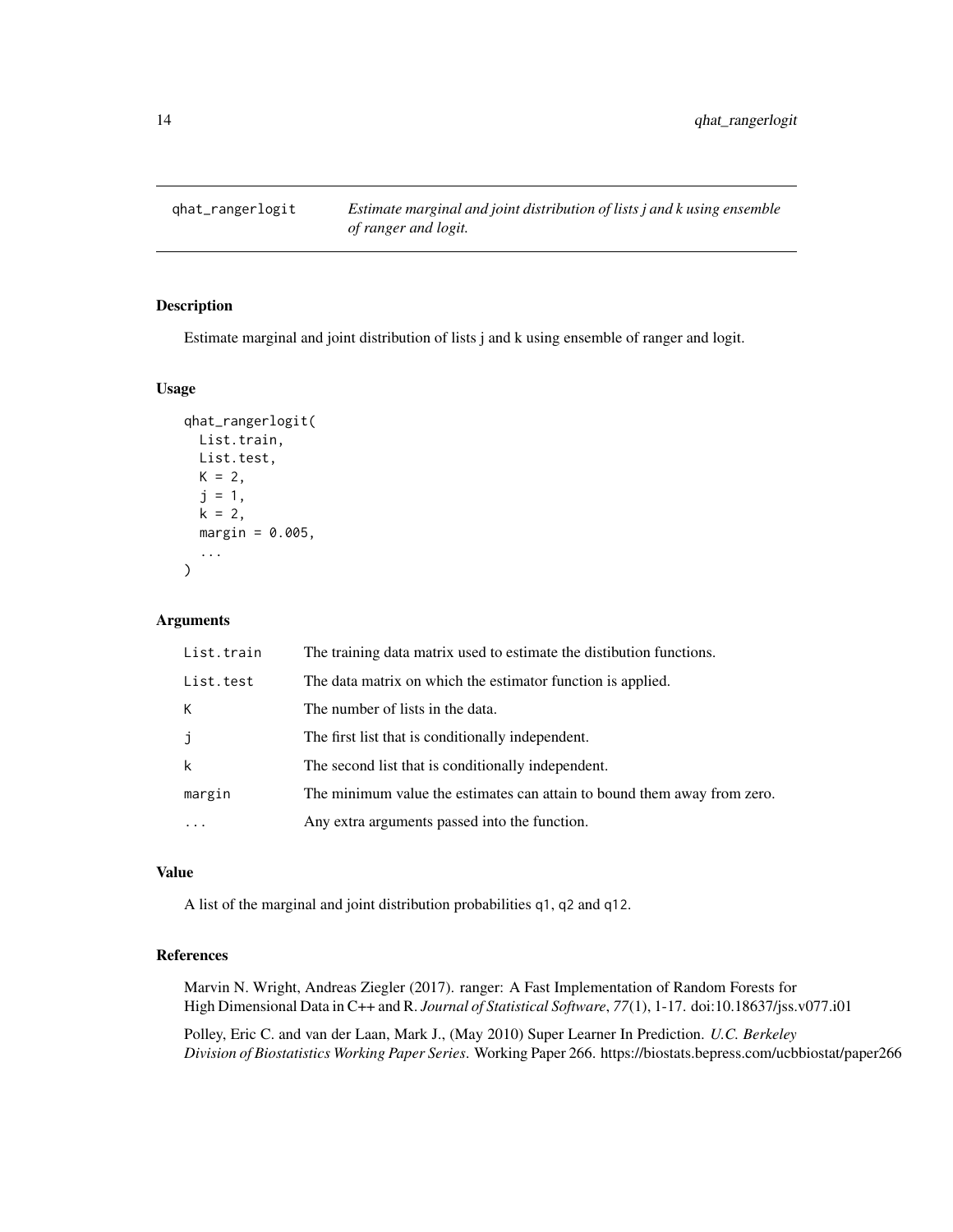#### <span id="page-14-0"></span> $qhat_s$  15

# Examples

```
## Not run:
qhat = qhat_ranger(List.train = List.train, List.test = List.test, margin = 0.005)
q1 = qhat$q1q2 = qhat\q12 = qhat\## End(Not run)
```
<span id="page-14-1"></span>

| qhat_sl | Estimate marginal and joint distribution of lists j and k using super |  |
|---------|-----------------------------------------------------------------------|--|
|         | learner.                                                              |  |

# Description

Estimate marginal and joint distribution of lists j and k using super learner.

# Usage

```
qhat_sl(
 List.train,
 List.test,
  K = 2,j = 1,k = 2,margin = 0.005,
 sl.lib = c("SL.glm", "SL.gam", "SL.glm.interaction", "SL.ranger", "SL.glmnet"),
  num_cores = NA,
  ...
\mathcal{L}
```
# Arguments

| List.train | The training data matrix used to estimate the distibution functions.                                           |
|------------|----------------------------------------------------------------------------------------------------------------|
| List.test  | The data matrix on which the estimator function is applied.                                                    |
| К          | The number of lists in the data.                                                                               |
| j          | The first list that is conditionally independent.                                                              |
| k          | The second list that is conditionally independent.                                                             |
| margin     | The minimum value the estimates can attain to bound them away from zero.                                       |
| sl.lib     | The functions from the SuperLearner library to be used for model fitting. See<br>SuperLearner::listWrappers(). |
| num_cores  | The number of cores to be used for paralellization in Super Learner.                                           |
| $\ddotsc$  | Any extra arguments passed into the function.                                                                  |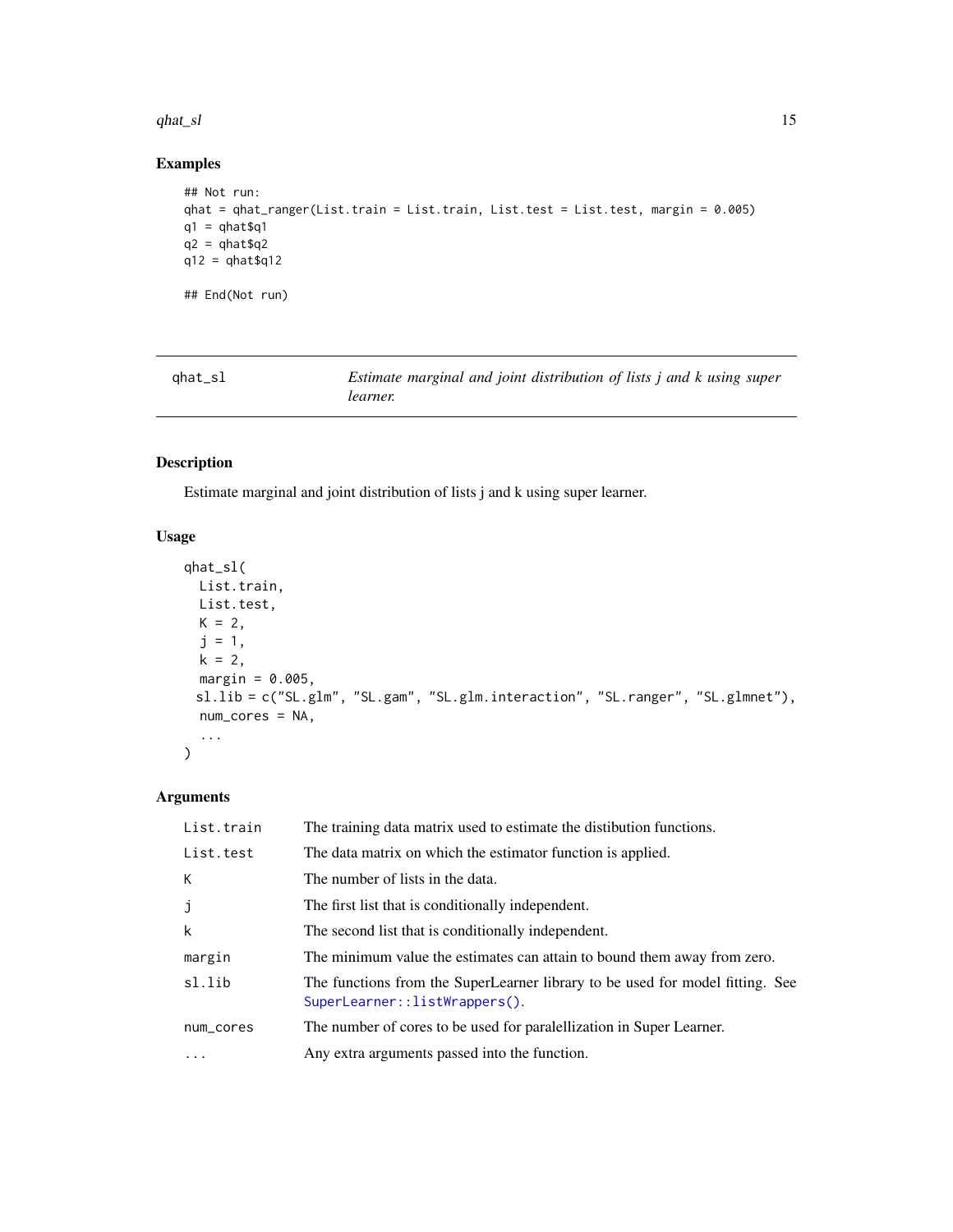#### Value

A list of the marginal and joint distribution probabilities q1, q2 and q12.

#### References

Eric Polley, Erin LeDell, Chris Kennedy and Mark van der Laan (2021). SuperLearner: Super Learner Prediction. *R package version 2.0-28*. https://CRAN.R-project.org/package=SuperLearner

van der Laan, M. J., Polley, E. C. and Hubbard, A. E. (2008) Super Learner, *Statistical Applications of Genetics and Molecular Biology*, 6, article 25.

#### Examples

```
## Not run:
qhat = qhat_sl(List.train = List.train, List.test = List.test, margin = 0.005, num_cores = 1)
q1 = qhat$q1q2 = qhat\q12 = qhat\{q12}
```
## End(Not run)

| reformat | A function to reorder the columns of a data table/matrix/data frame |
|----------|---------------------------------------------------------------------|
|          | and to change factor variables to numeric.                          |

#### Description

A function to reorder the columns of a data table/matrix/data frame and to change factor variables to numeric.

#### Usage

```
reformat(data, capturelists)
```
#### Arguments

| data         | The data table/matrix/data frame which is to be checked.                      |
|--------------|-------------------------------------------------------------------------------|
| capturelists | The vector of column names or locations for the capture history list columns. |

#### Value

data With reordered columns so that the capture history columns are followed by the rest.

```
data = matrix(sample(c(0,1), 2000, replace = TRUE), ncol = 2)
x = matrix(rnorm(nrow(data)*3, 2, 1), nrow = nrow(data)data = child(x, data)result <- reformat(data = data, capturelists = c(4,5))
```
<span id="page-15-0"></span>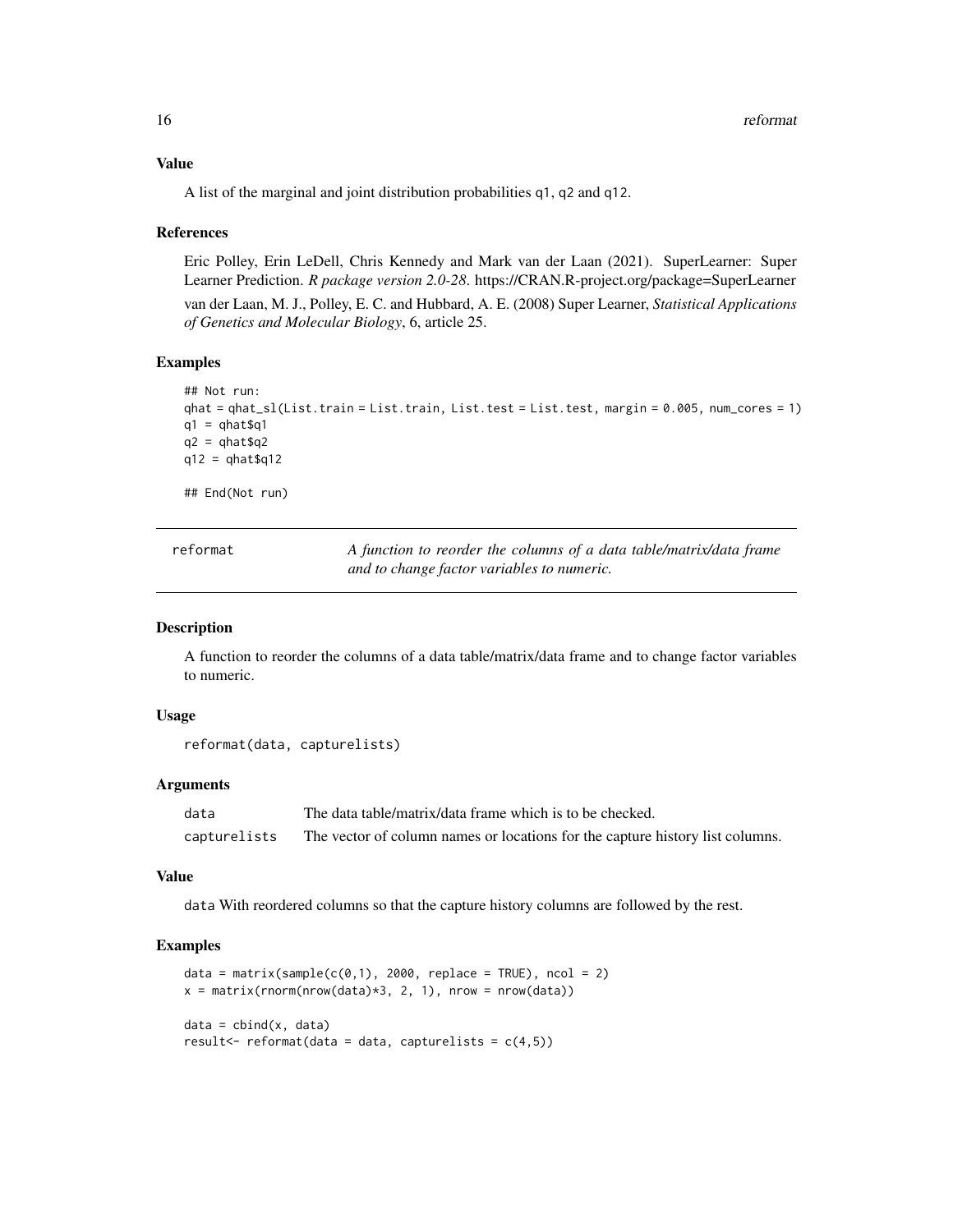<span id="page-16-0"></span>simuldata *A function to reorder the columns of a data table/matrix/data frame and to change factor variables to numeric.*

# Description

A function to reorder the columns of a data table/matrix/data frame and to change factor variables to numeric.

#### Usage

simuldata(n, l, categorical = FALSE, ep =  $0$ , K = 2)

#### Arguments

| n           | The size of the population.                                  |
|-------------|--------------------------------------------------------------|
| 1           | The number of continuous covariates.                         |
| categorical | A logical value of whether to include a categorical column.  |
| ep          | A numeric value to change the list probabilities.            |
| К           | The number of lists. Default value is 2. Maximum value is 3. |

#### Value

A list of estimates containing the following components:

| data       | A dataframe in with K list capture histories and covariates from a population if<br>true size n with only observed rows.                |
|------------|-----------------------------------------------------------------------------------------------------------------------------------------|
| data_xstar | A data frame in with two list capture histories and transformed covariates from a<br>population if true size n with only observed rows. |
| psi0       | The empirical capture probability for the set-up used.                                                                                  |
| pi1        | The conditional capture probabilities for list 1.                                                                                       |
| pi2        | The conditional capture probabilities for list 2.                                                                                       |
| pi3        | The conditional capture probabilities for list $3$ when $K = 3$ .                                                                       |
|            |                                                                                                                                         |

#### References

Tilling, K., & Sterne, J. A. (1999). Capture-recapture models including covariate effects. *American journal of epidemiology*, *149*(4), 392-400.

Kennedy, E. H. (2019). Nonparametric causal effects based on incremental propensity score interventions. *Journal of the American Statistical Association*, *114*(526), 645-656.

# Examples

data = simuldata( $n = 1000$ ,  $l = 2$ )\$data  $psi =$  simuldata(n = 10000,  $l = 2$ )\$psi0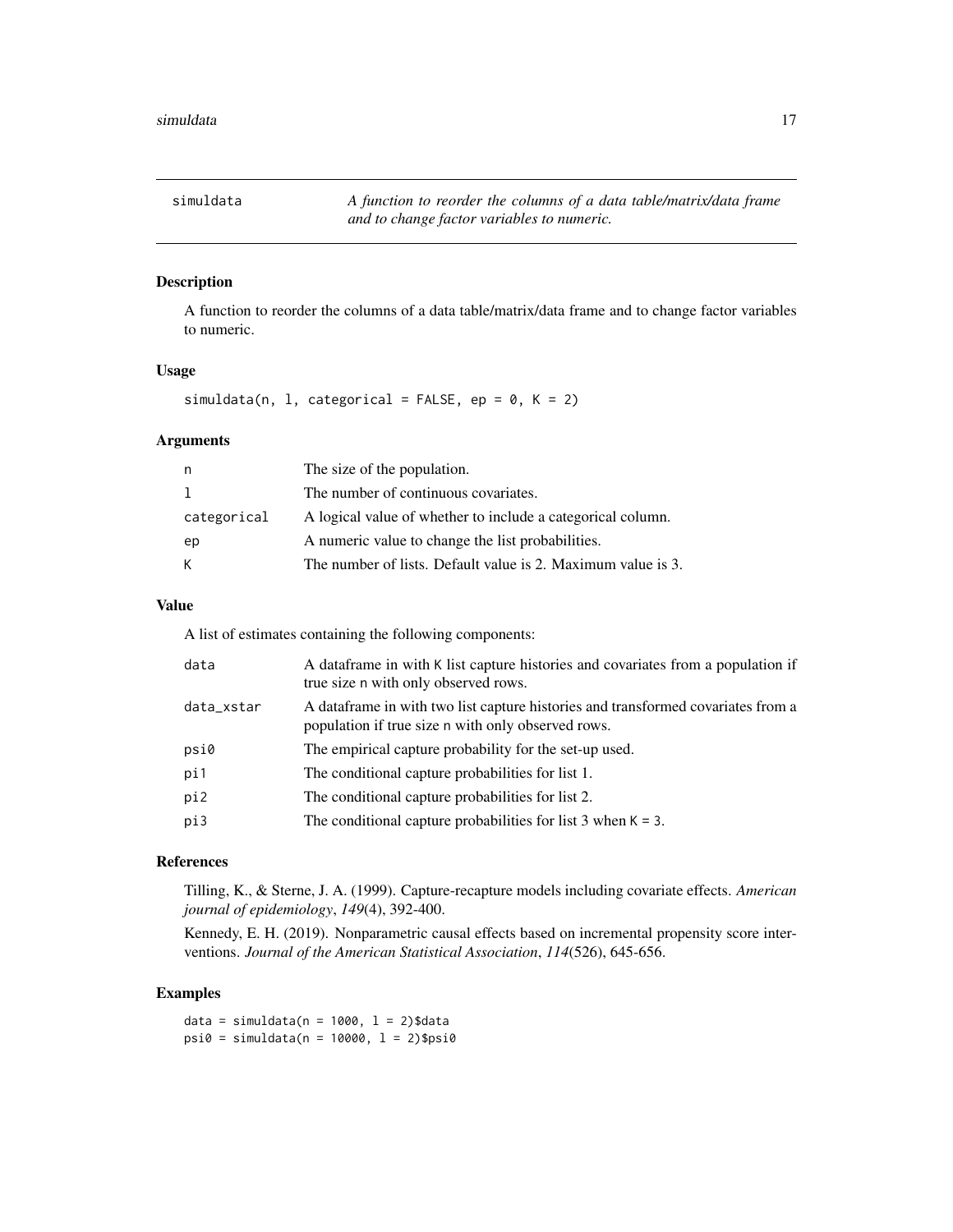<span id="page-17-1"></span><span id="page-17-0"></span>tmle *Returns the targeted maximum likelihood estimates for the nuisance functions*

# Description

Returns the targeted maximum likelihood estimates for the nuisance functions

#### Usage

```
tmle(
  datmat,
  iter = 250,
 margin = 0.005,
 stop_margin = 0.005,
  twolist = FALSE,
 K = 2,...
```
# Arguments

 $\mathcal{L}$ 

| datmat      | The data frame containing columns yj, yk, yjk, q10, q02 and q12.                                                              |
|-------------|-------------------------------------------------------------------------------------------------------------------------------|
| iter        | An integer denoting the maximum number of iterations allowed for targeted<br>maximum likelihood method. Default value is 100. |
| margin      | The minimum value the estimates can attain to bound them away from zero.                                                      |
| stop_margin | The minimum value the estimates can attain to bound them away from zero.                                                      |
| twolist     | The logical value of whether targeted maximum likelihood algorithm fits only<br>two modes when $K = 2$ .                      |
| К           | The number of lists in the original data.                                                                                     |
| $\cdots$    | Any extra arguments passed into the function.                                                                                 |

# Value

A list of estimates containing the following components:

| error  | An indicator of whether the algorithm ran and converged. Returns FALSE, if it<br>ran correctly and FALSE otherwise.                                 |
|--------|-----------------------------------------------------------------------------------------------------------------------------------------------------|
| datmat | A data frame returning datmat with the updated estimates for the nuisance func-<br>tions q10, q02 and q12. This is returned only if error is FALSE. |

# References

van der Laan, M. J. and Rubin, D. (2006). Targeted maximum likelihood learning. *The International Journal of Biostatistics*, *2*(1)

Das, M., Kennedy, E. H., & Jewell, N.P. (2021). Doubly robust capture-recapture methods for estimating population size. *arXiv preprint* arXiv:2104.14091.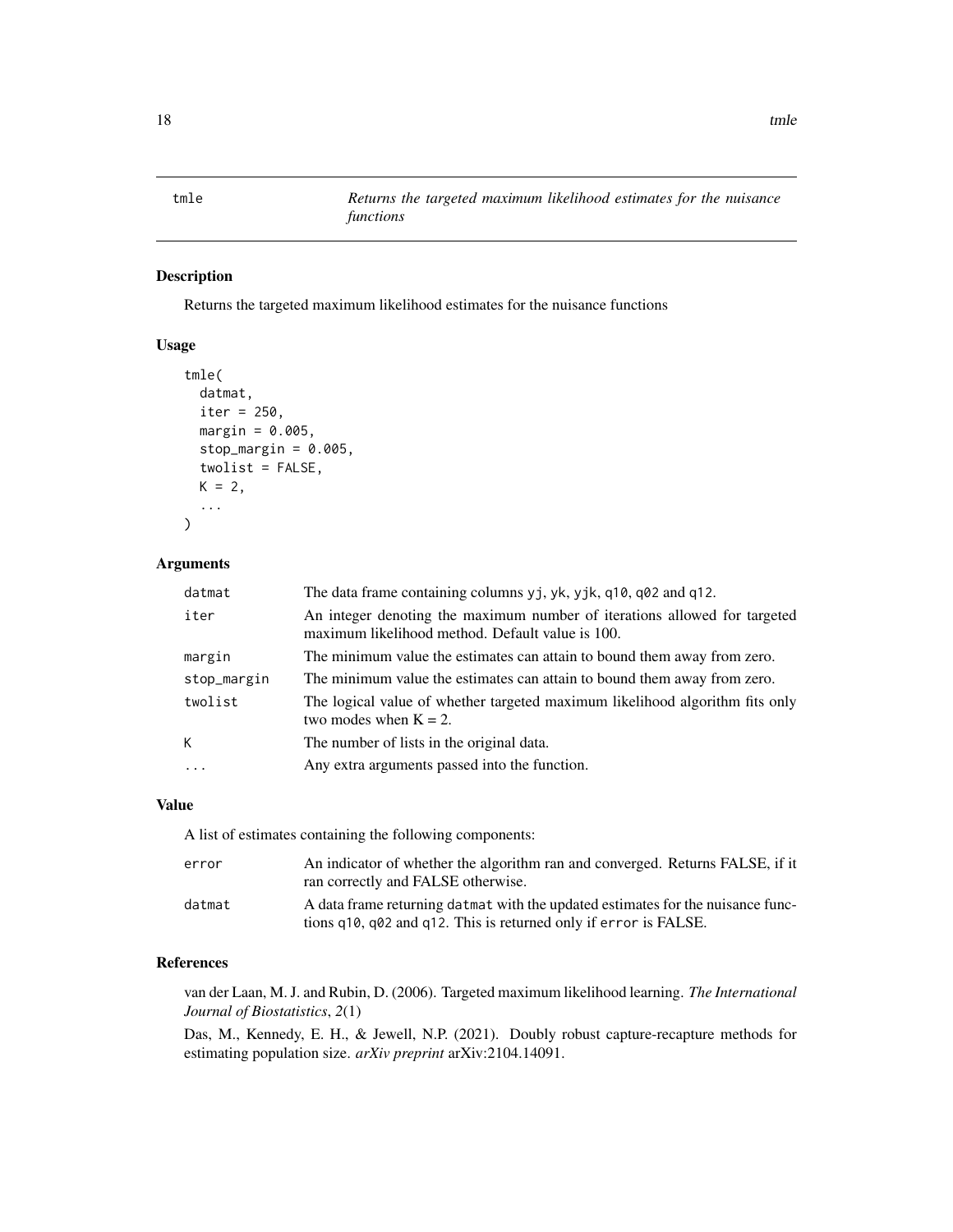tmle the state of the state of the state of the state of the state of the state of the state of the state of the state of the state of the state of the state of the state of the state of the state of the state of the state

```
data = matrix(sample(c(0,1), 2000, replace = TRUE), ncol = 2)
xmat = matrix(runif(nrow(data)*3, 0, 1), nrow = nrow(data))
datmat = cbind(data, data[,1]*data[,2], xmat)
colnames(datmat) = c("yj", "yk", "yjk", "q10", "q02", "q12")
datmat = as.data.frame(datmat)
result = tmle(datmat, margin = 0.005, stop_margin = 0.00001, twolist = TRUE)
```